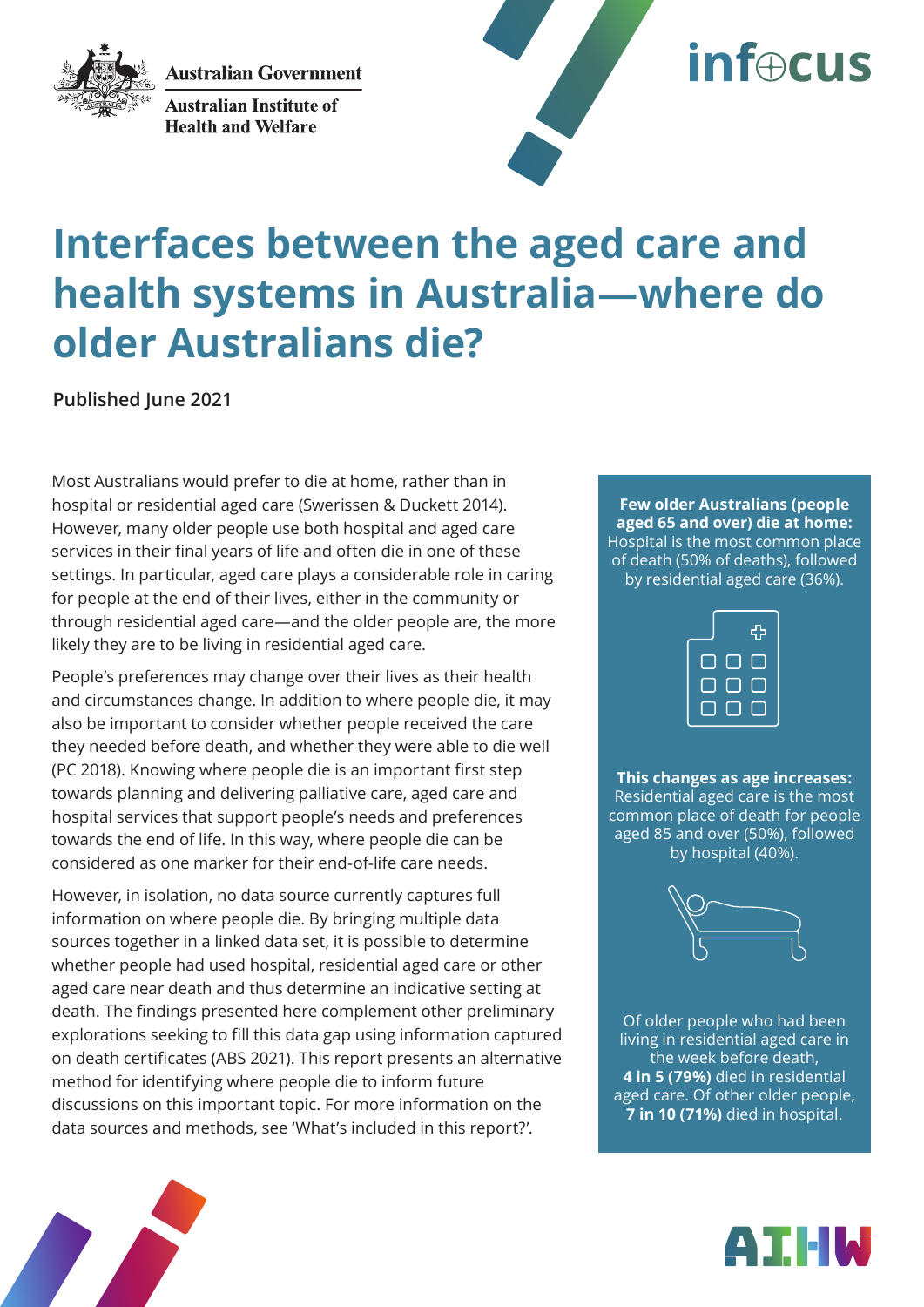#### **What's included in this report?**

This report forms part of a broader project to better understand how people in aged care use health services. The AIHW created a linked data set which covered people aged 50 and over for the period 2012–13 to 2016–17 and included data on:

- claims made under the Medicare Benefits Schedule (MBS)
- prescriptions dispensed under the Pharmaceutical Benefits Scheme (PBS) and the Repatriation Pharmaceutical Benefits Scheme (RPBS)
- deaths from the National Death Index (NDI)
- Emergency department presentations and hospital separations recorded via the National Non-Admitted Patient Emergency Department Care and the National Hospital Morbidity Database, respectively (including both public and private hospital data)
- aged care program use from the National Aged Care Data Clearinghouse (NACDC).

The data for emergency department presentations and hospital separations data included only Victoria and Queensland. The results presented here are for deaths in these 2 jurisdictions in 2016–17 for people aged 65 and over; the supplementary tables also include some data for people aged 50–64.

The process of bringing these data sources together and creating an analysis data set is outlined in *Interfaces between the aged care and health systems in Australia—movements between aged care and hospital 2016–17: technical document*. Hospital separations that were determined to relate to the same broader period of hospital use were combined into hospital stays and this concept is also used in this report (meaning, for example, that if a person moved between wards in hospital, this was counted as one hospital stay rather than as 2 separations). The technical document also highlights the linkage process and potential data gaps.

A set of hierarchical rules were developed to allocate 'setting at death' based on hospital stays, dates of aged care use and dates of death, with priority given to hospital and emergency department, followed by residential aged care, transition care, home care and finally home support. These rules are explained in Note 1 in the supplementary tables.

#### **What care do older people receive at the end of their lives?**

The majority of deaths in Australia happen in older age: in 2016–17, almost 149,000 people aged 50 and over died in Australia—131,000 (88%) were aged 65 and over, and almost 65,000 (44%) were aged 85 and over. In the years before death, many older people use aged care, with use ranging from days to years. In the last 2 years of life, over two-thirds (67%) of people aged 50 and over had used at least one aged care program. As could be expected, the use of aged care varied by age: three-quarters (75%) of people who died aged 65 and over had used aged care in the last 2 years (and 86% of those who died aged 85 and over), compared with only 10% of those aged 50–64.

In particular, many older people live in permanent residential aged care—this form of aged care provides both accommodation and daily care. People most commonly move into residential aged care in their 80s, and women outnumber men. Among those who died aged 65 and over, 52,700 people (36%) had used permanent residential aged care in the last 2 years (44% of women and 28% of men). This proportion increased as age increased (Figure 1).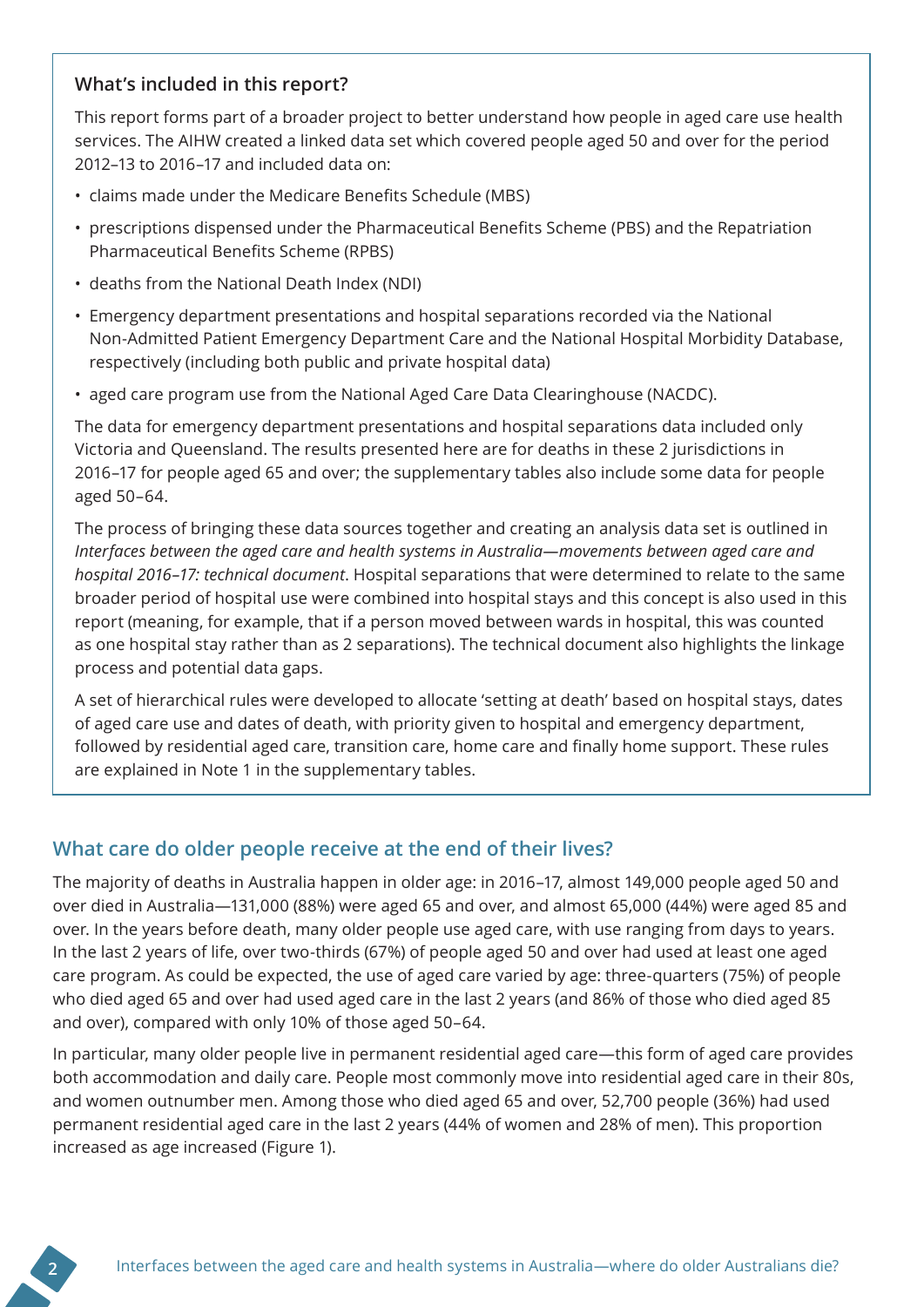

As with aged care, hospitalisation toward the end of life is common, and these hospitalisations may end with death in hospital. People who die in hospital may have been transferred there from residential aged care or the community, and they may have received palliative care services either in hospital or via another setting —some information on this is captured in hospital data, but it is not currently possible to identify these interactions reliably without linking different data sources across care settings. For example, linked data has been used to show that most people with dementia, who often have complex health care needs, were admitted to hospital at least once in their last month of life (AIHW 2020c). Many of these people may have been living in residential aged care, and this group of people are generally older, frail and have multiple health conditions.

Using linked data, it has also been shown that certain health conditions can affect people living in residential aged care in particular: for example, in 2016–17 respiratory diseases were a relatively more common cause of hospitalisation for people living in permanent residential aged care than for their counterparts in the community (AIHW 2019), and people who entered hospital from permanent residential aged care on account of respiratory diseases commonly died in hospital (AIHW 2020b).

#### **The COVID-19 pandemic**

The data in this report cover a period before the COVID-19 pandemic, which has had many global and local impacts. In 2020, residential aged care experienced some of Australia's worst COVID-19 outbreaks and ongoing restrictions were in place for longer than in many other settings. This report presents baseline data which can be mapped against any future changes, for example to better understand how COVID-19 affected people living in residential aged care.

Currently, death registration data does not reliably capture a person's place of death, but a pilot study undertaken by the Australian Bureau of Statistics showed that over 1 in 3 (35%) of in-scope deaths due to COVID-19 recorded residential aged care as the place of death (ABS 2021). A separate AIHW study showed that, of reported COVID-19 deaths in Australia to October 2020, almost 1 in 3 (30%) were for people who had dementia and the majority were for people aged 85 and over (AIHW 2021).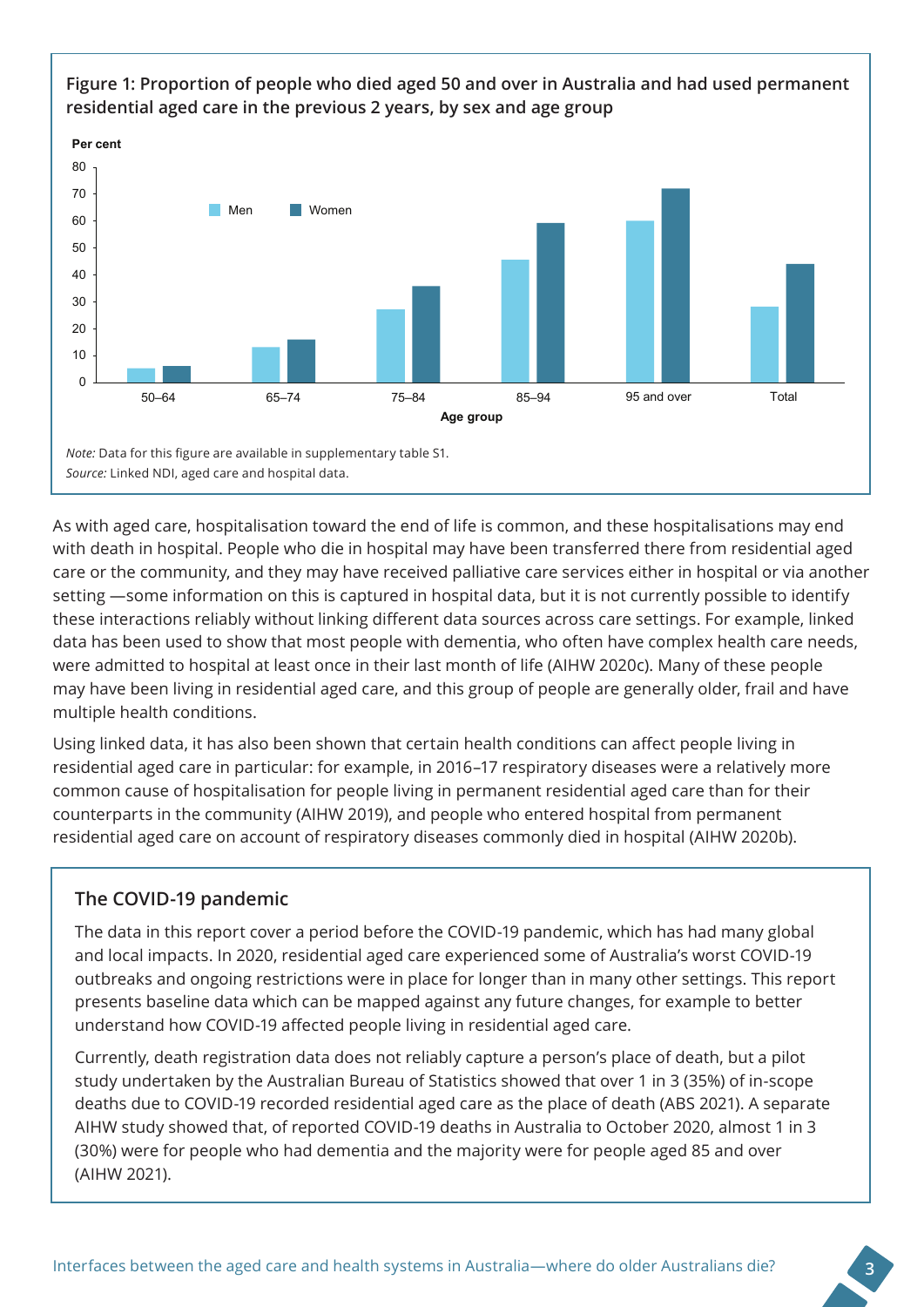There were 57,700 Australians aged 65 and over who died in Victoria and Queensland in 2016–17. About half (49%) of the deaths were people aged 85 and over, and a similar proportion (51%) were women—in fact, women aged 85 and over accounted for 3 in 10 (29%) deaths of older Australians (Table S2).

## **Overall, deaths among older people mostly take place in hospital**

For half (50%) of deaths among older people in Victoria and Queensland in 2016–17, the setting at death was hospital (including emergency departments). Residential aged care was the second most common setting, accounting for over one-third (36%) of deaths (this included both permanent and respite residential aged care).

Note that for the purposes of this report, 'setting at death' is based on dates of service use; for example, people may leave residential aged care to die in another setting (other than hospital) and this would not necessarily be evident in the data. Further, some of the deaths that take place in hospital may relate to people who had been recently living in residential aged care but not immediately prior to death (for more on this, see 'People who live in residential aged care towards the end of life commonly die in that setting').

Few older Australians (14%) died somewhere other than hospital or residential aged care (Figure 2). In 7% of deaths, people had used other aged care beforehand (the aged care programs in scope were transition care, home care and home support), and in another 7% of deaths, older people were neither in hospital, residential aged care nor using other aged care near their death, meaning that the setting at death could not be determined using the data sources available here. Some deaths may take place in other health care settings, such as during an ambulance call-out, in non-admitted patient care or in hospices or other palliative care not captured by the hospital data; data for which were not in scope here.



## **'Older' older people are more likely to die in a residential aged care setting**

People's setting at death varied considerably by age: older people were more likely to die in residential aged care than in hospital, particularly those aged 85 and over. Almost half (47%) of people who died aged 85–94, and about two-thirds (65%) of those who died aged 95 and over, were in residential aged care at the time (Figure 3). This reflects the fact that most people enter residential aged care at older ages. On the other hand, people who died at younger ages were more likely to be in hospital at death (Figure 3).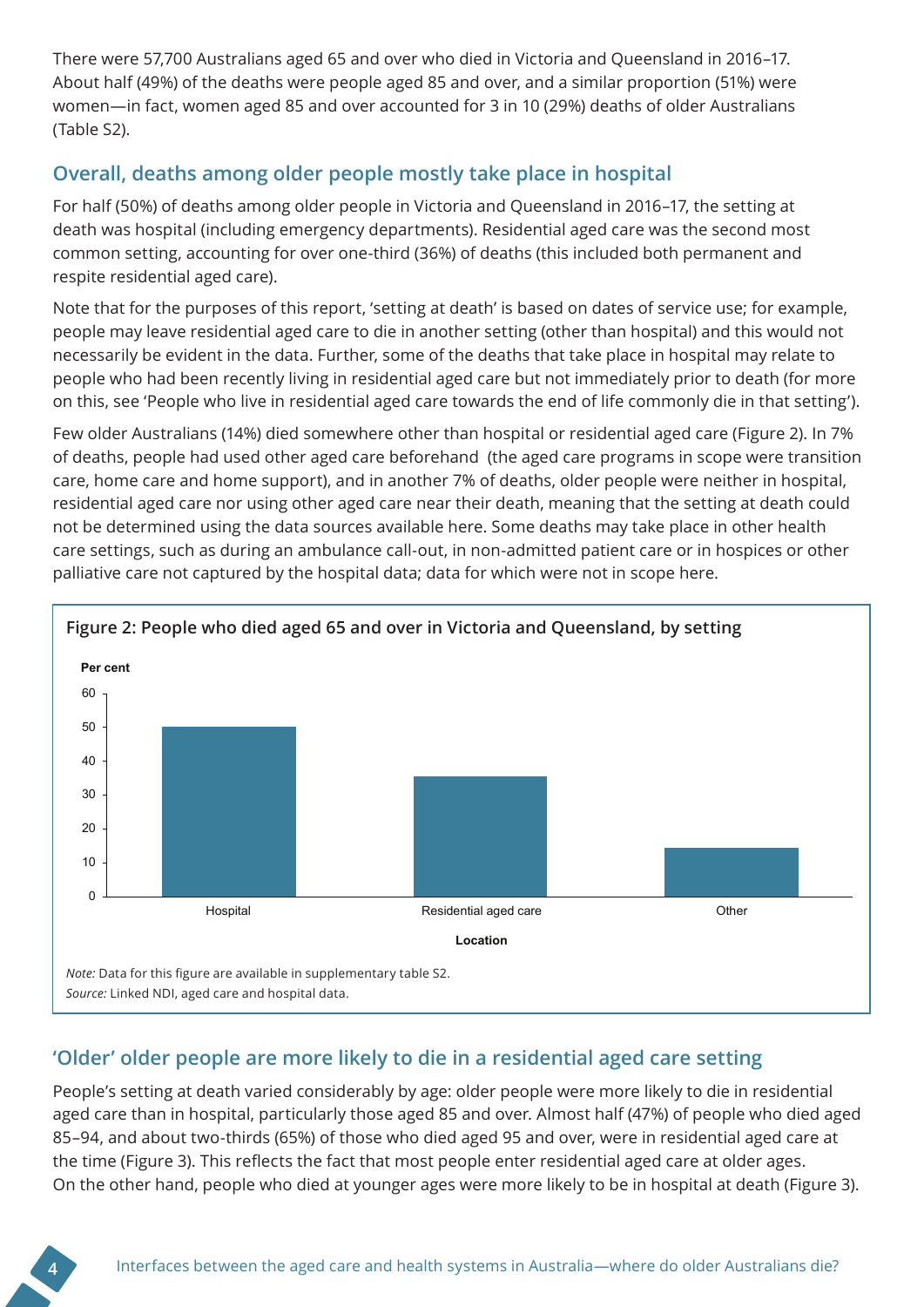

Men were more likely to have died in hospital (55%) or to not have been using aged care near death (9.6%) compared with women (45% and 5.2%, respectively). In contrast, women were more likely to be in residential aged care at death than men (43% compared with 28%). These patterns were similar across all age groups (Table S2).

#### **Causes of death vary between settings**

Overall, the leading underlying cause of death for people aged 65 and over in Victoria and Queensland was coronary heart disease (13%), followed by dementia and Alzheimer disease (10%), cerebrovascular disease (7.2%), lung cancer (5.0%) and chronic obstructive pulmonary disease (4.9%), collectively accounting for 40% of the deaths (Table S3). However, these varied slightly by age, sex and setting at death:

- Dementia and Alzheimer disease accounted for 1 in 6 (17%) deaths of women who died aged 85 and over, compared with about 1 in 10 (11%) men who died aged 85 and over.
- Lung cancer and coronary heart disease were more common causes of death for men (6.2% of men's deaths were due to lung cancer and 14% due to coronary heart disease, compared with 3.9% and 12% for women, respectively).
- Of deaths that occurred in a hospital, lung cancer was the most common cause (accounting for 7.2% of deaths in hospital) while deaths due to dementia and Alzheimer disease occurred most commonly in residential aged care (accounting for 22% of deaths in residential aged care).

When selected underlying causes were grouped, this showed that 67% of cancer deaths for people aged 65 and over in Victoria and Queensland took place in hospital, while 77% of dementia deaths, 46% of cerebrovascular disease deaths, and 42% of influenza and pneumonia deaths took place in residential aged care (Figure 4).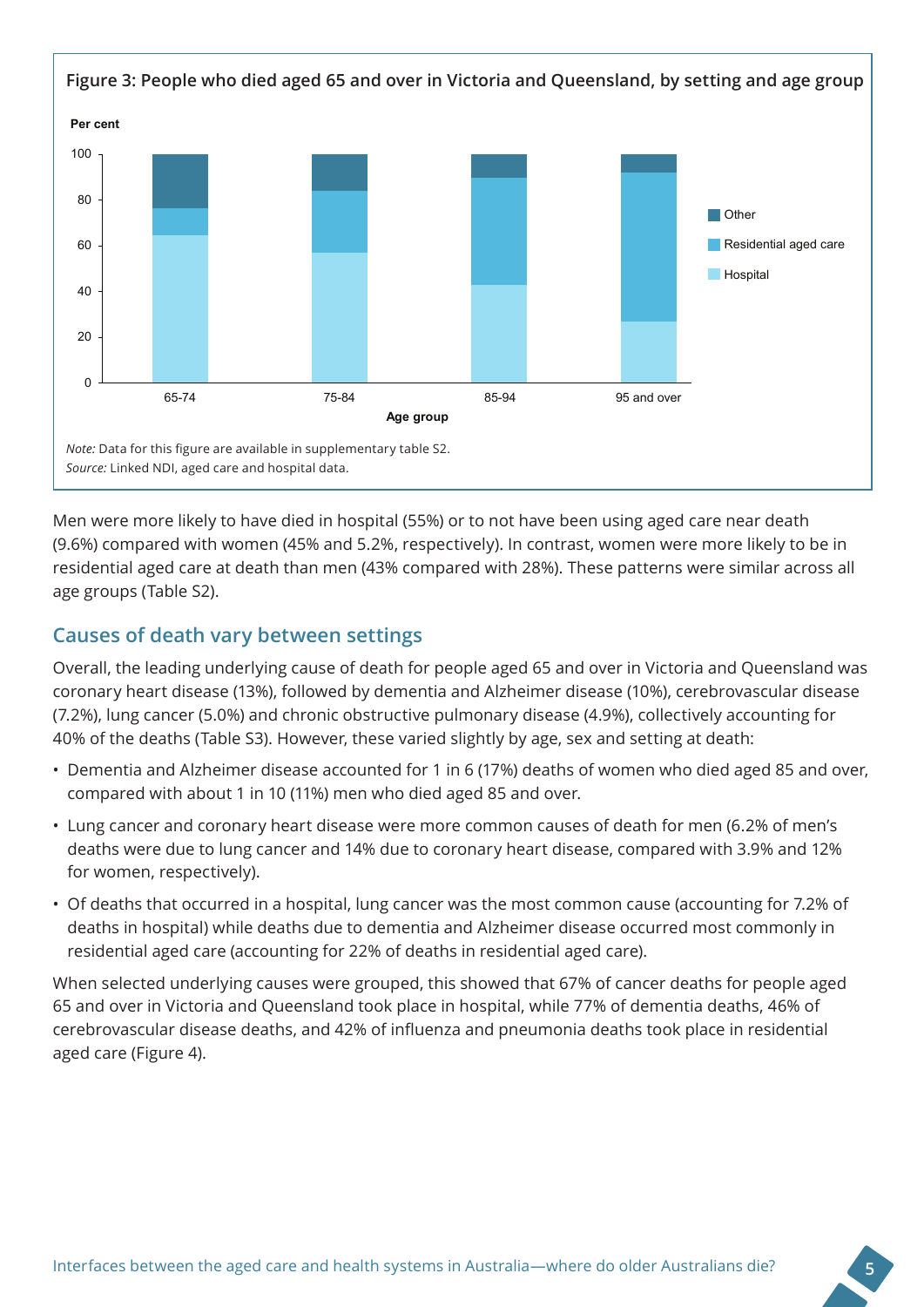

#### **Season of the year has an impact across all settings**

Across all deaths for older people in Victoria and Queensland in 2016–17, deaths were only slightly more likely to occur in the winter quarter (27%), compared with spring, summer and autumn (25%, 23% and 25%, respectively). This did not vary between settings of death: for example, for both hospital and residential aged care deaths, 27% of deaths among older people occurred in winter. By age group, the most common season of death were the winter months.

However, certain causes of death are more common at particular times of year—for example, diseases of the circulatory system, as well as pneumonia and influenza, are a highly seasonal cause of death, occurring most in winter (ABS 2020b). These patterns can be further altered—in 2017, there was an increased number of influenza deaths in Australia due to a worse-than-average flu season, while relatively few influenza deaths were observed 2020 (ABS 2020a). Here, too, it could be observed that deaths due to influenza and pneumonia were more common during the winter and spring quarters (31% and 32%, respectively, with just 18% in summer and 19% in autumn), but there was little variation by season when setting at death was also taken into account.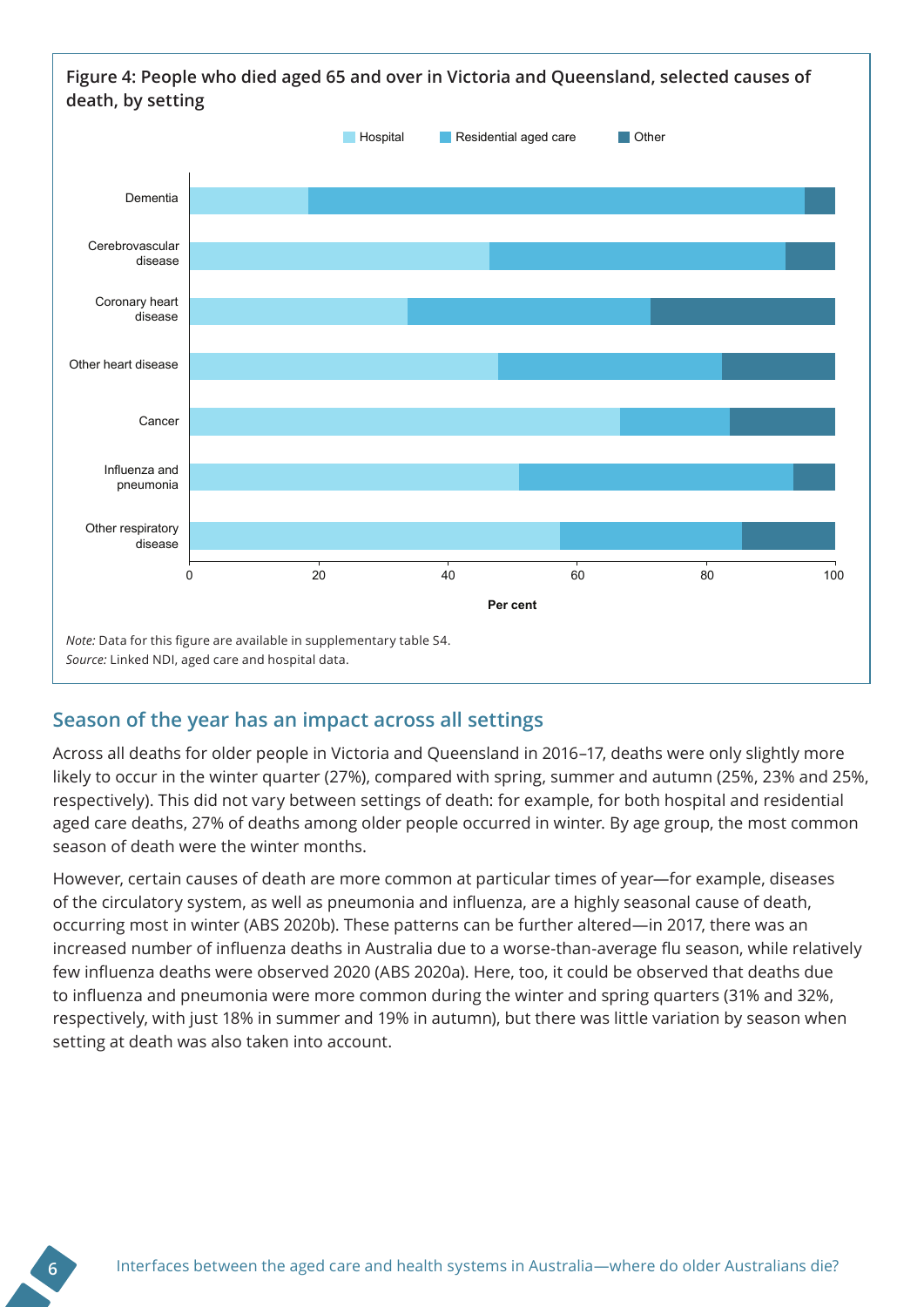#### **More than one condition can contribute to death**

In mortality data, while only one condition is recorded as the underlying cause of death, others can be recorded as associated causes (together, these are 'multiple causes of death'). For example, respiratory diseases are commonly coded as an associated cause of death, with another (often chronic) condition taking precedence and coded as an underlying cause (AIHW 2020a).

Looking at multiple causes of death using this linked dataset, the number of influenza and pneumonia deaths for older Australians in Victoria and Queensland in 2016–17 rose from just under 1,400 (when only underlying cause of death was included) to 7,900 when underlying and associated causes of death were both considered. Put another way, pneumonia and influenza were captured as the underlying cause of death in just 1 in 6 (17%) of all deaths involving these conditions. They were most commonly present in dementia-related deaths.

This contrasts with findings relating to deaths recorded in Australia during the COVID-19 pandemic. The majority of Australian COVID-19 deaths reported to August 2020 had both pre-existing chronic conditions (most commonly dementia) and a causal sequence noted, with pneumonia and respiratory failure the most common consequences that lead to death (ABS 2020b). In another study, it was shown that of the COVID-19 deaths reported in Australia to October 2020, where people also had dementia recorded, they were less likely to have other respiratory conditions noted than those without dementia (AIHW 2021). The differences may suggest that the incidence of other respiratory illnesses and/or that the coding practices regarding other respiratory illnesses changed during that time. The World Health Organization have directed that COVID-19 should be recorded on the death certificate where it caused, is assumed to have caused, or contributed to death (AIHW 2021; WHO 2020). It is also possible that the patterns of where people died changed during that time from that reported here.

## **People commonly use both hospital and aged care towards the end of life**

Examining each type of service use separately can overlook the fact that people often use a mix of hospital and aged care services, particularly towards the end of their life. One in 4 (27%) older people who died in residential aged care had used hospital within a month of death. The proportion decreased as age increased: 33% of those aged 65–74 who died in residential aged care had used hospital within the month, decreasing to 19% for those aged 95 and over who died (Figure 5).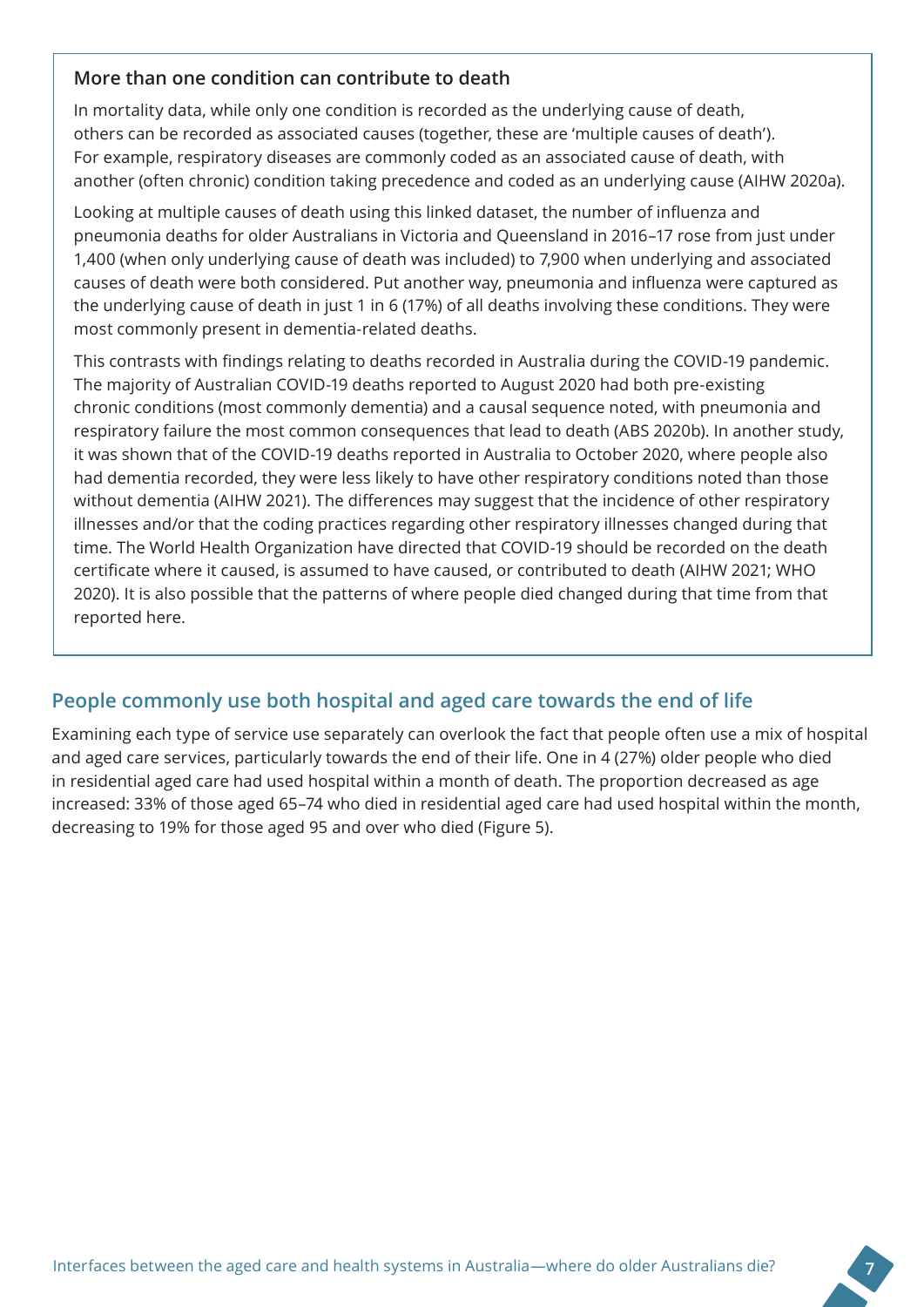

On the other hand, almost 1 in 5 (18%) older people who died in hospital had used residential aged care within 1 month of death, and another 50% had used other aged care within the year. These proportions both increased with age—for example, 29% of those who died in hospital aged 85–94, and 35% of those aged 95 and over, had used residential aged care in the month before (Figure 6).

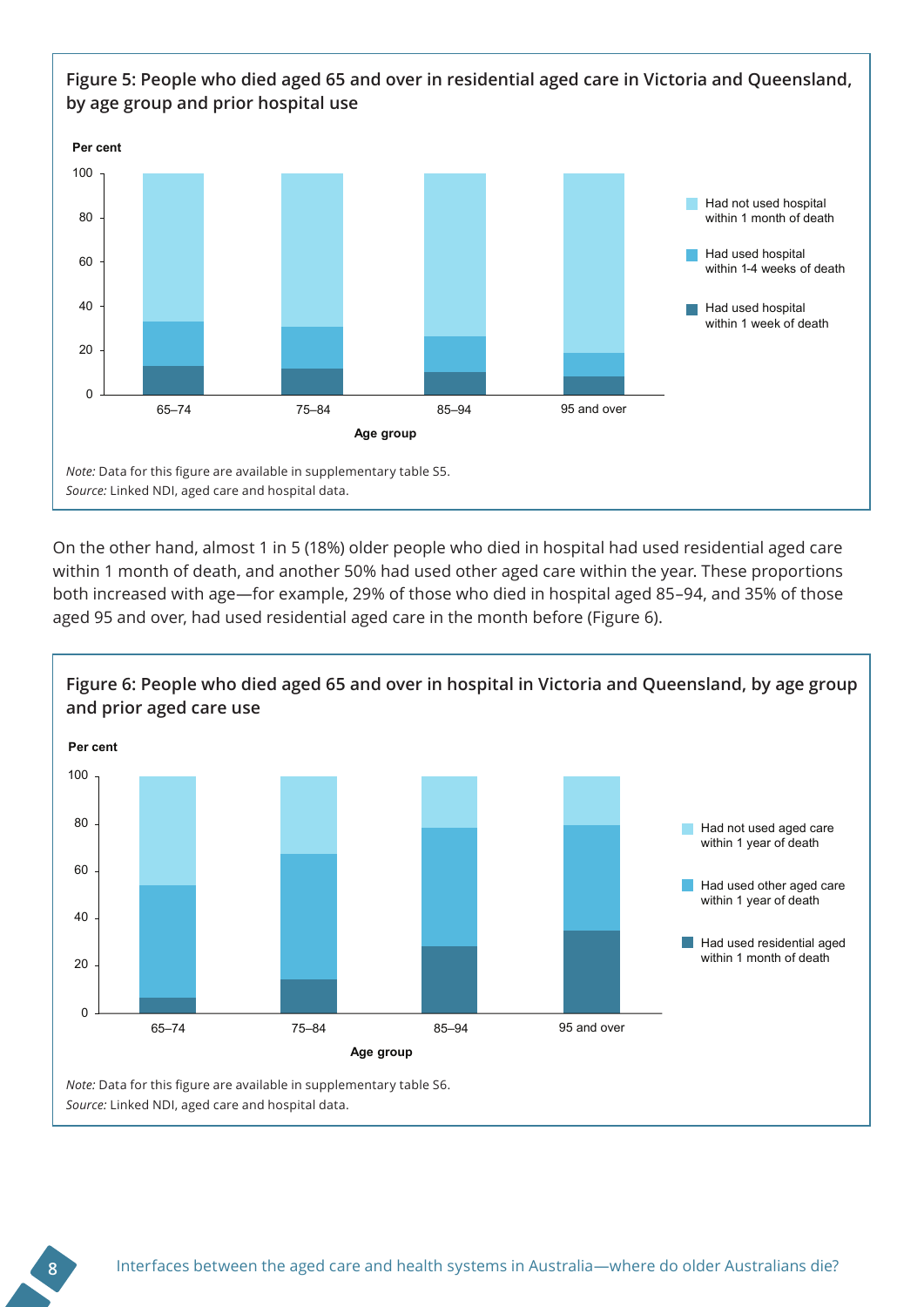#### **Some people may have no contact with hospitals or aged care immediately before death**

Fewer than 1 in 13 (7.3%) older people in these 2 jurisdictions died in neither hospital nor while using any form of aged care. They were commonly younger and male: 27% were men aged 65–74, compared with 15% of those who died in hospital and 3.4% of those who died in residential aged care. The leading underlying cause of death was coronary heart disease, followed by chronic obstructive pulmonary disease, diabetes, lung cancer, cerebrovascular disease and suicide, collectively accounting for half (50%) of these deaths among those aged 65 and over.

Almost half (47%) of this group of people had no record of using either hospital or aged care in the year before their death, and a further 32% had only used hospital (the remaining 21% had used some mix of aged care and/or hospital in the year). However, people may also access privately-funded services or use another service, such as disability support services, certain flexible aged care programs or support funded by the Department of Veterans' Affairs. No data on these services were available to be included in this linkage project.

#### **People who live in residential aged care towards the end of life commonly die in that setting**

People's service use can vary greatly in the months or years before death. Of those older people in Victoria and Queensland who had been living in residential aged care in the week before their death, 79% died in residential aged care, 19% died in hospital and 1.7% died in emergency department. For the remaining 0.2%, death may have taken place in the community (such as at home with or without other supports in place) (Table S7). This compares with 71% in hospital and 2.7% in emergency department for the 31,700 older people who had not been using residential aged care in the week before their death. For 26% of them, death most likely took place in the community, although precise information is not available.

People can spend many of their final years in residential aged care: of those people who had been living in residential aged care in the week before their death, the median total length of stay in residential aged care was 1.9 years (and half of people stayed in residential aged care for between 0.6 and 4.1 years). The median length of stay for women was higher in each age group, and increased as age increased.

#### **People may use palliative care services before their death**

Access to palliative and end-of-life care are important factors to a good death: they focus on managing symptoms and improving comfort for people with a life-limiting illness. People may receive palliative care for years and care can be provided by informal carers, communities and formal health and aged care services.

There is no comprehensive source of data on what care is provided to people who accessed palliative care services—whether in hospital, at home, or in residential aged care—but using linked data, it is possible to gain insights into how commonly people who died may have been receiving some form of palliative care (for the details on how this was done, see Note 2 in the supplementary tables).

Of the older people who died in 2016–17 in these 2 jurisdictions, 28% had been prescribed palliative care medications, had seen a palliative care specialist or had been admitted to hospital for palliative care during the preceding year. This varied depending on the setting at death: while nearly 2 in 5 (39%) of those who died in hospital had received some form of these palliative care services, only 1 in 6 (18%) of those who died in residential aged care did so. One in 4 (25%) of people who had used other aged care near death may have received some form of palliative care, decreasing to 1 in 9 (12%) people who had no record of hospital or aged care use near death (Table S8).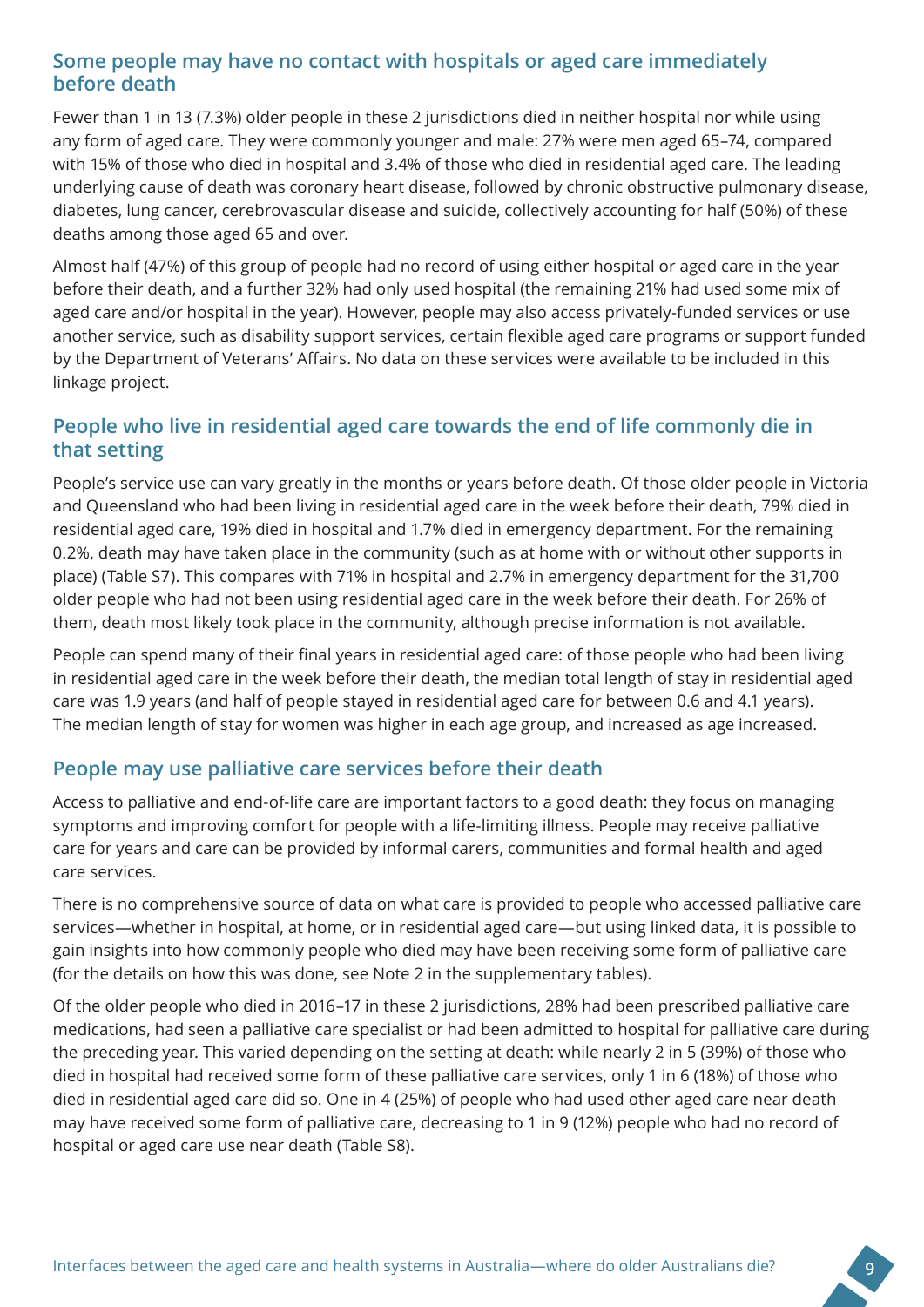#### **What are the opportunities for future work?**

This report is part of a broader body of work at the AIHW examining the relationships between the aged care and health systems. Previous publications have looked at how people in aged care use other health services, such as general practitioners, specialists, medicines and hospital. As part of this work a comprehensive methodology for processing, defining and analysing the linked data has also been developed.

Future work will include developing national estimates of setting at death, once national linked data are available and/or place of death information are consistently captured in death registrations data. Improvements to aged care, hospital, emergency department, ambulance and palliative care data would also better capture the transitions between different settings. This will enhance understanding of where people die and what services they used towards the end of life. This is an important input for assessing whether those services and supports met their needs.

#### **More information**

Earlier reports can be downloaded for free from the AIHW website https://www.aihw.gov.au/reports-data/ health-welfare-services/aged-care/reports. The website also includes information on ordering printed copies.

This report is accompanied by online supplementary data tables. A detailed account of how the linked data set was created and prepared for analysis is available in Interfaces between the aged care and health systems in Australia—movements between aged care and hospital 2016–17: technical document.

#### **References**

ABS (Australian Bureau of Statistics) 2020a. COVID-19 Mortality. <https://www.abs.gov.au/articles/covid-19-mortality-0>.

ABS 2020b. Provisional Mortality Statistics. <https://www.abs.gov.au/statistics/health/causes-death/ provisional-mortality-statistics/latest-release>.

ABS 2021. Classifying Place of Death in Australian Mortality Statistics—A pilot study applying a framework for the classification of place of death to the Australian mortality dataset. <https://www.abs.gov.au/ statistics/research/classifying-place-death-australian-mortality-statistics>.

AIHW (Australian Institute of Health and Welfare) 2019. Interfaces between the aged care and health systems in Australia—first results. <https://www.aihw.gov.au/reports/aged-care/interfaces-betweenthe-aged-care-and-health-system>.

AIHW 2020a. Deaths in Australia: Multiple cause of death. <https://www.aihw.gov.au/reports/ life-expectancy-death/deaths-in-australia/contents/multiple-causes-of-death>.

AIHW 2020b. Interfaces between the aged care and health systems in Australia—movements between aged care and hospital 2016-17. <https://www.aihw.gov.au/reports/aged-care/movements-betweenaged-care-and-hospital >.

AIHW 2020c. Patterns of health service use by people with dementia in their last year of life: New South Wales and Victoria. <https://www.aihw.gov.au/reports/dementia/patterns-of-health-serviceuse-dementia-nsw-vic>.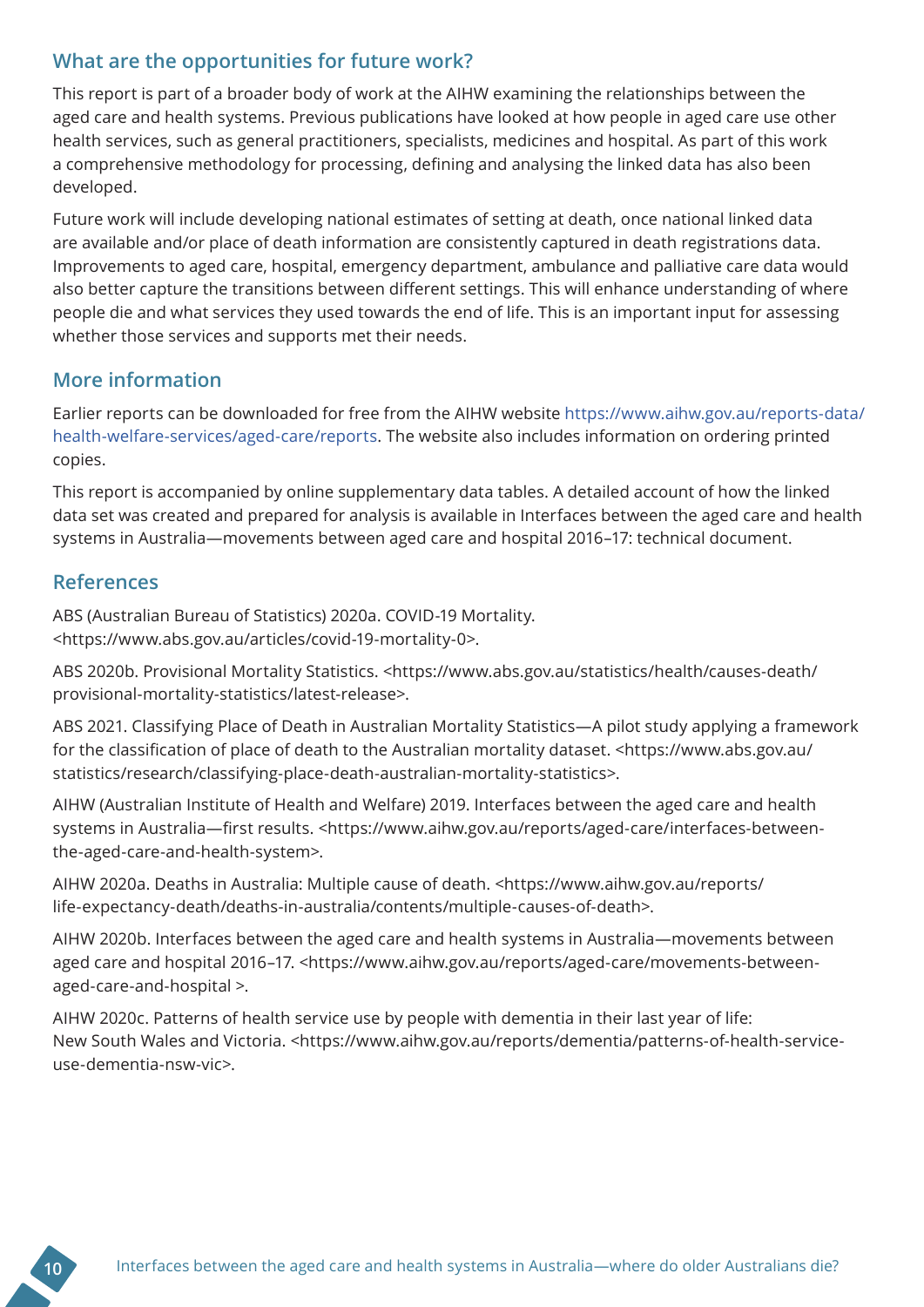AIHW 2021. Dementia deaths during the COVID-19 pandemic in Australia. <https://www.aihw.gov.au/ reports/dementia/dementia-deaths-during-the-covid-19-pandemic-in-au/contents/summary>.

PC (Productivity Commission) 2018. Introducing competition and informed user choice into human services: Reforms to human services—Inquiry report. <https://www.pc.gov.au/inquiries/completed/ human-services/reforms/report>.

Swerissen H & Duckett S 2014. Dying Well. Grattan Institute. <https://grattan.edu.au/wp-content/ uploads/2014/09/815-dying-well.pdf>.

WHO (World Health Organization) 2020. International guidelines for certification and classification (coding) of COVID-19 as cause of death. <https://www.who.int/classifications/icd/Guidelines\_Cause\_of\_Death\_ COVID-19.pdf>.

#### **Acknowledgments**

This report was prepared by Cuc Hoang and Jenni Joenperä. The contributions of Melinda Leake, Louise York and other reviewers are gratefully acknowledged.